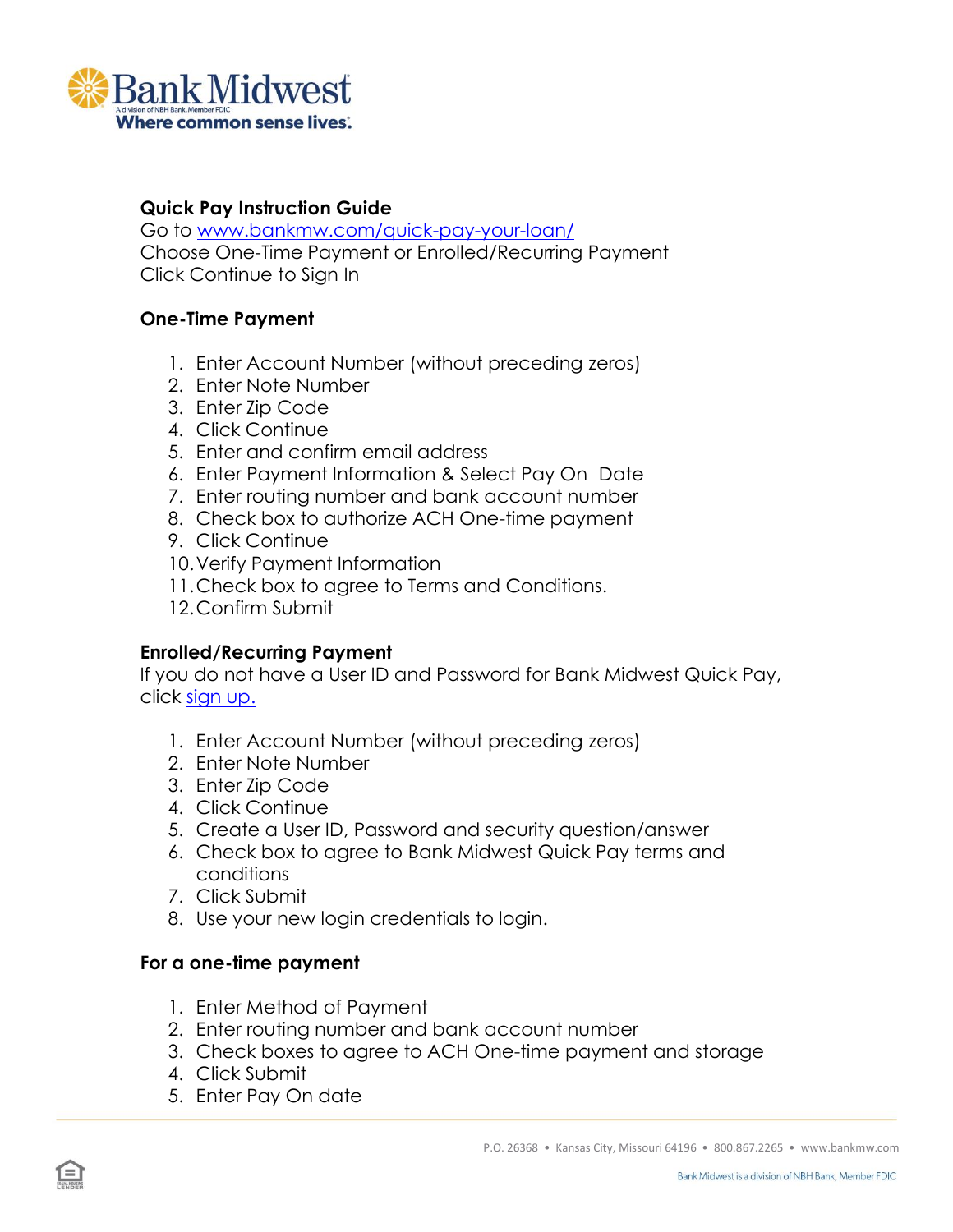

- 6. Enter Payment amount
- 7. Click Pay

### **For recurring payment**

- 1. Click Payments in green tool bar
- 2. Click Automatic Payment Rules
- 3. Click Add Auto Pay Rule
- 4. Select Payment Method
- 5. Click Continue
- 6. Enter Bank Account number and routing number
- 7. Check boxes to agree to ACH storage
- 8. Click Submit
- 9. Select Rule Type
- 10.Select Days before/after due date
- 11.Select Start Payments On and End payment on
- 12.Click Continue
- 13.Click Submit

# **Enrolling for Online Documents**

Online documents are safer, more convenient and more secure than paper documents. Enroll for online banking to access online documents.

New to online banking, start with these first steps.

- 1. Go to [www.hillcrestbank.com](http://www.hillcrestbank.com/)
- 2. On the right-hand side of the screen in the Online Banking Sign-In box, select 'New Online Banking User? Click Here'.
- 3. Select Loan Account.
- 4. Read the Online Banking Agreement and agree to the terms and conditions.
- 5. On the next screen enter all of your information: Name, Last 4 of SSN, Email, Account Number, Original Principal Amount (can be found on your mortgage statement) and Last Payment Amount.
- 6. Create a User ID and password.
- 7. Your Online Banking enrollment should process automatically. If it says it will be delayed 1-3 business days, call us at 855.629.7618, and we can assist you with completing the enrollment process.

How to change your delivery method from Paper to Online: